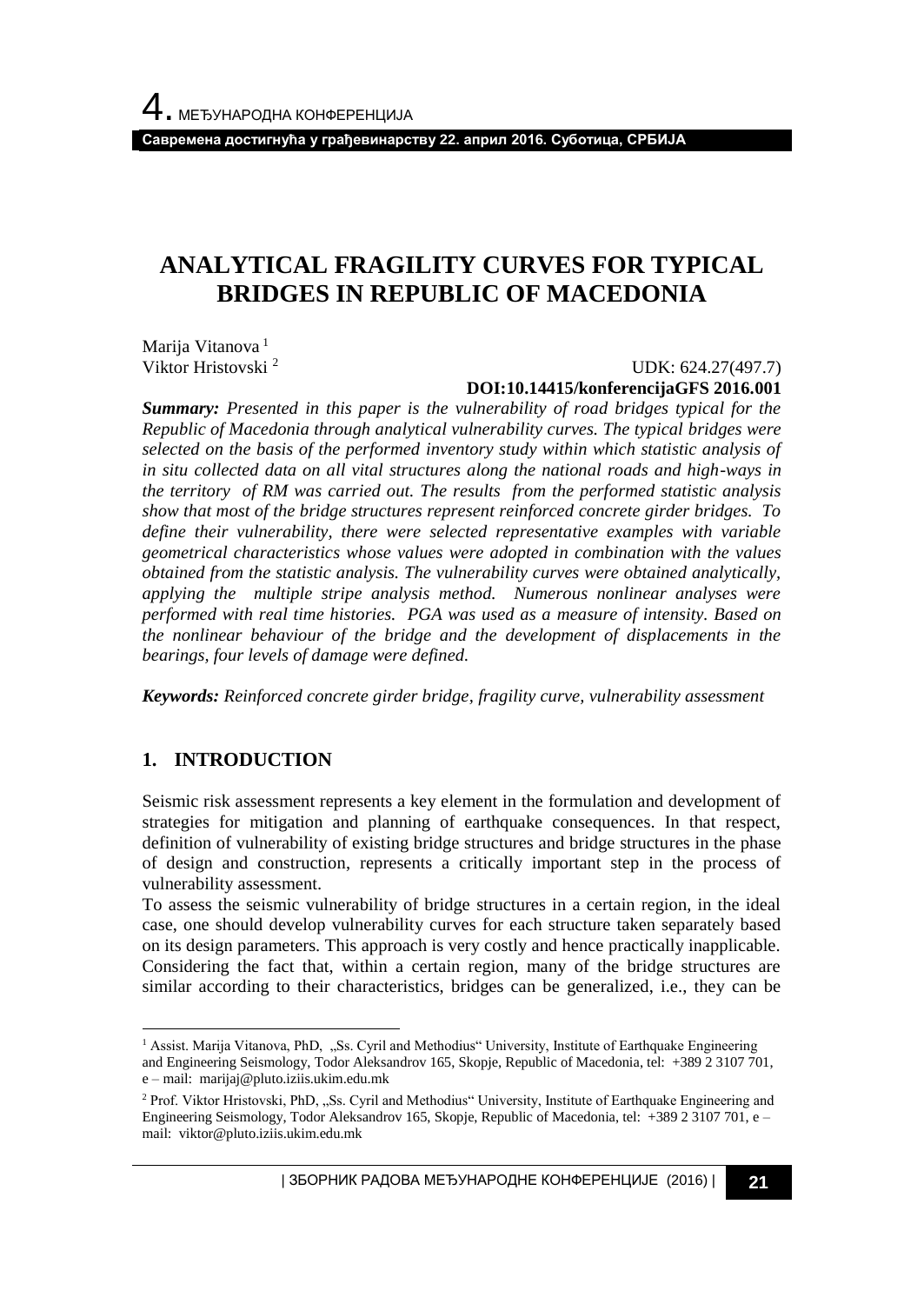**Contemporary achievements in civil engineering 22. April 2016. Subotica, SERBIA**

classified such that each bridge is classified into a certain group or type. In that case, seismic vulnerability is evaluated, i.e., vulnerability curves are generated for each type of bridge structues taken separately instead of each individual bridge.

## **2. CLASSIFICATION SYSTEM FOR ROAD BRIDGES IN THE TERRITORY OF RM**

Republic of Macedonia is characterized by a well developed road network which, according to the Public Enterprize for National Roads runs to a length of 14 182km and includes high-ways, national roads, regional and local roads. Within these investigations, bridge structures along national road sections including Corridor 10 (north – south) were analyzed. A total of 7 road sections  $(M-1, M-2, M-3, M-5, M-5, M5-arm$  and  $M-6$  (Fig. 1)) with a total number of 459 bridges (bridges, underpasses, overpasses, viaducts and pipelines) were analyzed.



*Figure 1. National road network in the territory of the Republic of Macedonia*

An inventory study was performed including in situ collected data on all vital structures along the national road directions and highways in the territory of RM. For each of these bridges, more than 80 data were collected among which: number of spans, type of material, structural system, type of superstructure, length of middle span, height of central piers, type of abutments, width of deck structure, position of the bridge in respect to the barrier, conditions of the superstructure, conditions of the substructure, etc.. These data are part of the database resulting from the long year cooperation beteween the Fund for National and Regional Roads, Skopje and the Institute for Earthquake Engineering and Engineering Seismology through the project "Information System for Inventory and Monitoring of the Conditions of Bridge Structures Along the Road Network of the Republic of Macedonia" ([1], [2], [3], [4], [5], [6]). Within the frames of this project, in accordance with the recommendations given by the World Bank, the database on bridges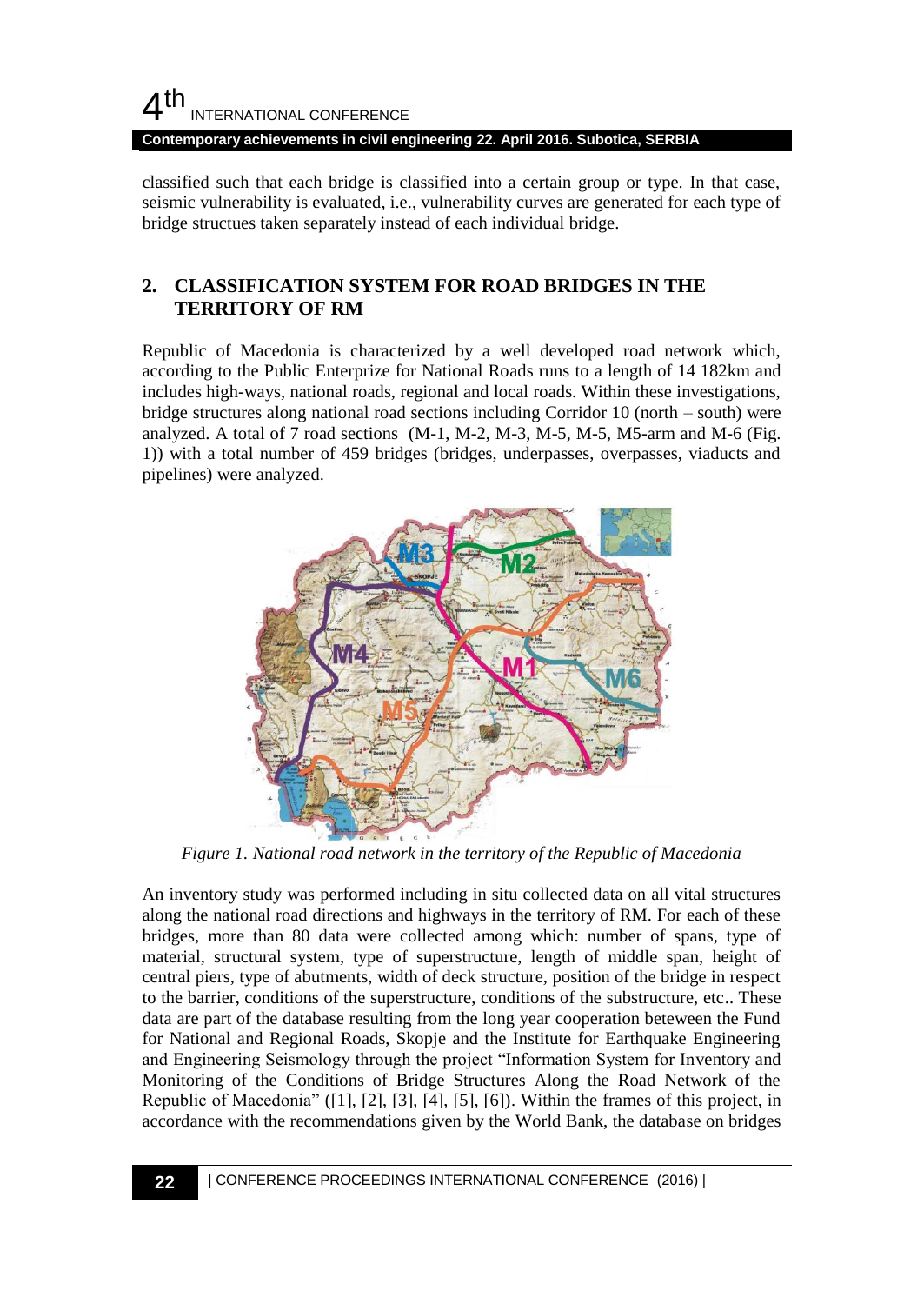# 4. МЕЂУНАРОДНА КОНФЕРЕНЦИЈА

### **Савремена достигнућа у грађевинарству 22. април 2016. Суботица, СРБИЈА**

also included all structures with a bridge structural system, meaning that overpasses and underpasses as well as viaducts were included in addition to bridges. The information system contains two different types of data, namely data of a time invariable and data of a time variable character.

from the base that are of a time invariable character mainly represent administrative and technical data on each registered structure and are entered in a previously prepared inventory form on each structure taken separately. The filled out inventory form provides a high quality insight into the structure and represents the so called "identity card of the structure". The data in the database that are of a time variable character are entered in the prepared forms for general main inspection, i.e., through in situ inspection of their components. The general main inspection is carried out at previously defined time periods.

The methodology used in the realization of this project complied with the then known world experience in the domain of monitoring of conditions prevailing along transportation systems, including structures that represent their constituent part. In the realization of the project, the instructions given by the International Bank for Reconstruction and Development were observed.

Some of the results obtaind from the analysis of the data from the database are shown in Fig. 2 and Fig. 3.



*Figure 2. Classification of bridge structures according to number of spans and structural system*

Fig. 2 shows a review of the number of bridges according to the number of spans (to the left) and structural system (to the right). On the left presentation, one can see that most of the bridges have one, i.e., three spans, i.e., over 70% of all bridges are with a single or three spans. As to the structural system, according to Fig. 2 (to the right), each second bridge in RM represents a simply supported girder bridge.

In accordance with the presented reviews, a three span simply supported girder bridge was selected as a typical bridge.

To define the vulnerability of the selected bridge encompassing the characteristics of all bridges of this group, four representative bridges were selected. The geometrical characteristics of these bridges were selected in accordance with the results from the performed statistic analysis of all individual data from the database. Some of the results obtained for this type of bridges are given further in the text, while details on the performed statistic analysis of all types of bridges taken separately are given in [7].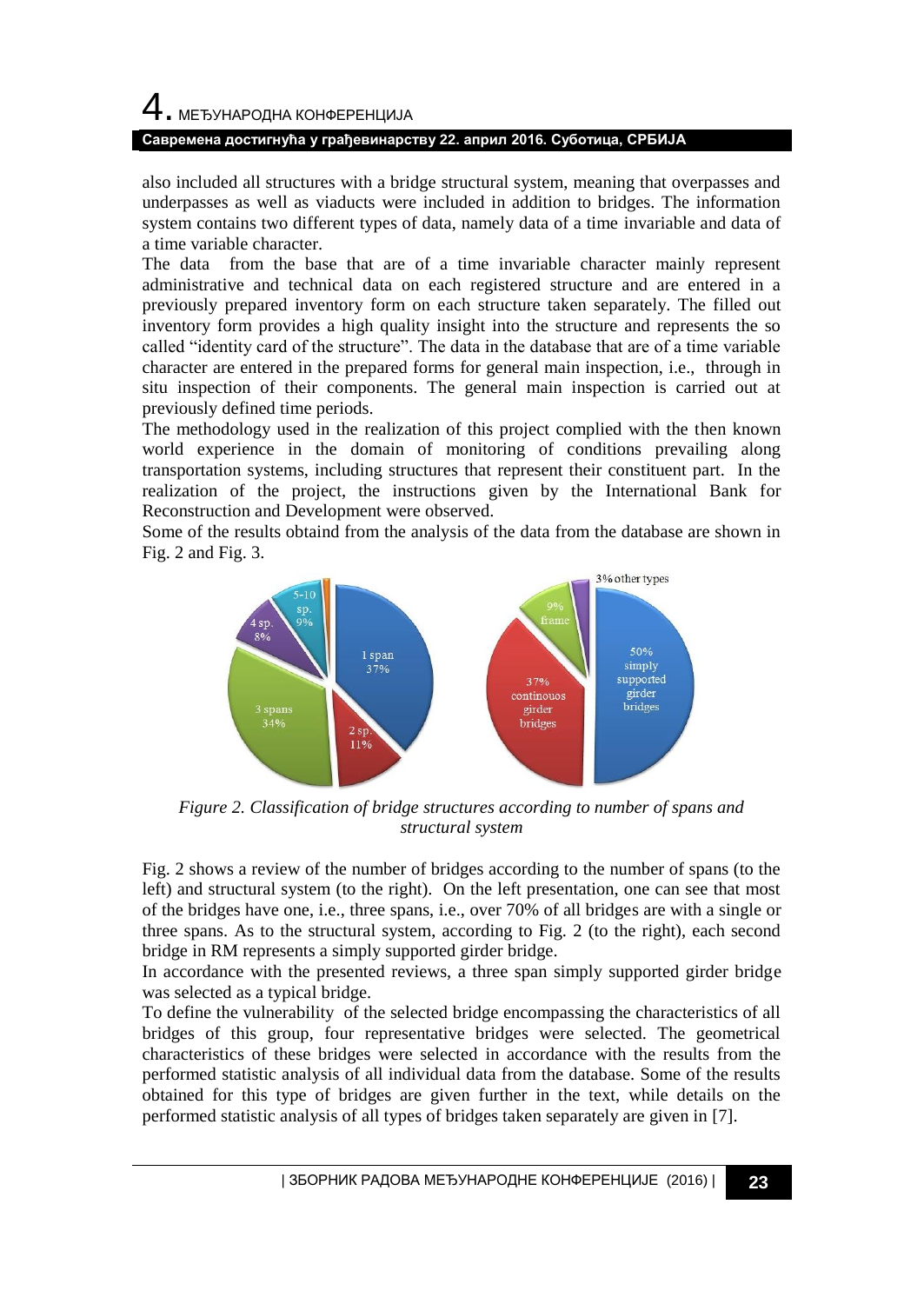**Contemporary achievements in civil engineering 22. April 2016. Subotica, SERBIA**



*Figure 3. Empirical cumulative distribution functions for the geometrical characteristics of MSSSCGB*

Fig. 3 shows the empirical cummulative distribution functions for the maximum span, width of the deck structure and height of the central pier developed on the basis of the mean value and the standard deviation obtained by analysis of the collected data on all bridges taken separately. Combining the mean value plus/minus one standard deviation for the maximum span and height of each pier, 9 bridges were obtained. Out of these, only 4 were selected, accounting for more than 5% of the total number of bridges of this type. The value of the deck structure width was taken as constant.

The analytical models generated in this investigation are quite precize wherefore many data were necessary to model the different components of the bridge. The models were generated in the FELISA/3M, [11] computer programme, which is verified and developed at the Institute of Earthquake Engineering and Engineering Seismology, Ss. Cyril and Methodius University in Skopje. For each representative bridge, nonlinear analyses with time histories were carried out.

### **3. ANALYSIS OF REPRESENTATIVE BRIDGES**

A typical reinforced concrete bridge with three spans consists of a superstructure (prestressed main girders, cross girders and a deck) that rests upon the substructure consisting of central piers – walls through elastomeric bearings placed upon single beams. The length of the spans is 14.5m, 21.0m and 27.5m, the height of the central columns is 3.5m and 10.6m, whereas the width of the deck structure of all representative bridges is the same and amounts to 9.7m. The cross-section of the central column has a width of 6.0m and a height of 1.0m and it is reinforced with a reinforcement whose area, in accordance with the valid standards and norms, amounts to 1% of the total area of the pier cross-section.

Under the effect of the seismic load applied in both horizontal directions simultaneously in the analysis, the superstructure (the main girders, the cross girders and the deck) was expected to behave in the linear range. Therefore, the main girders were modelled with un-cracked cross-sections, i.e., elastic linear FRAME 3D beam elements (6 degrees of freedom at each point). The elastomeric bearings were modeled by LINK3N and elastic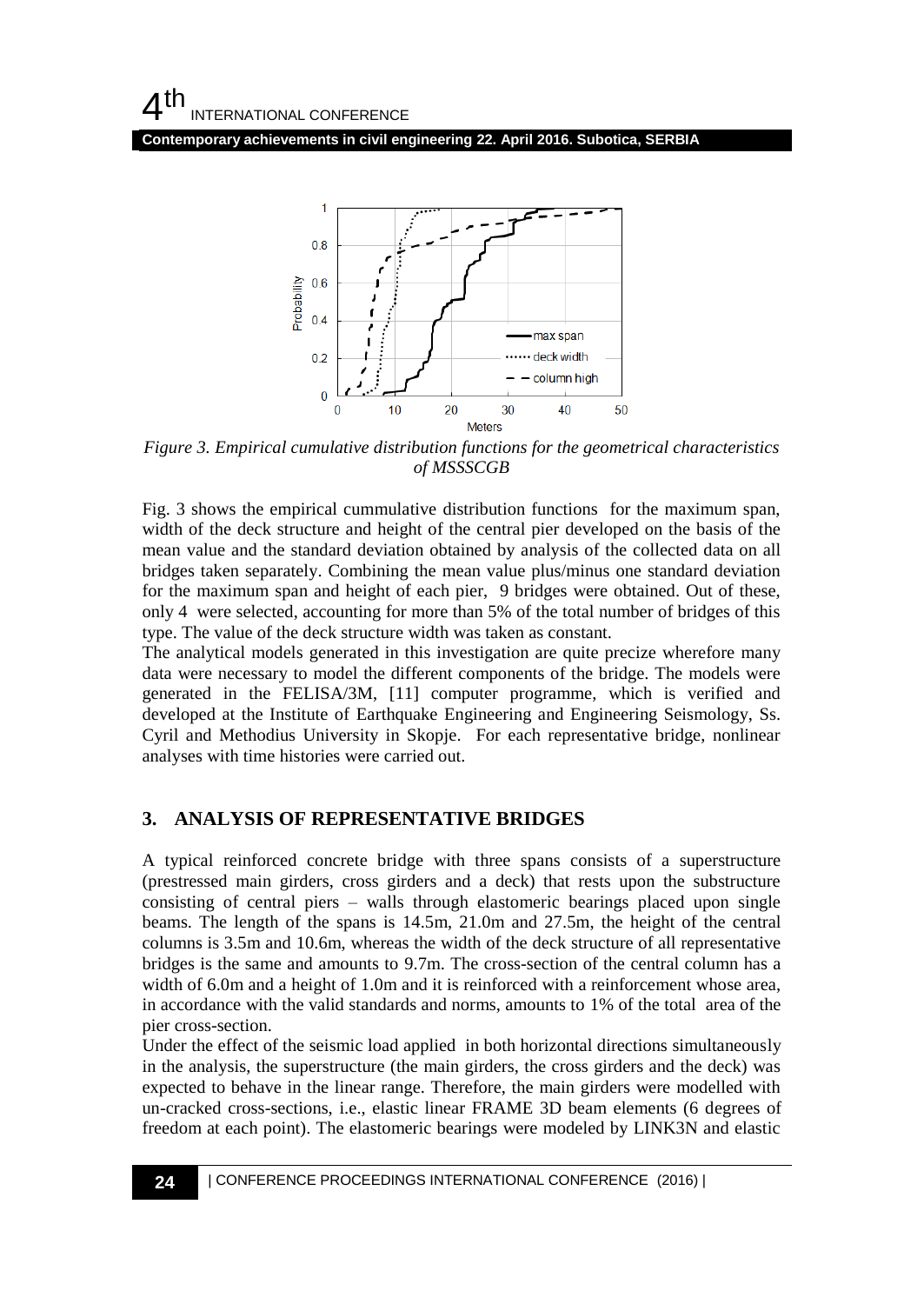# 4. МЕЂУНАРОДНА КОНФЕРЕНЦИЈА **Савремена достигнућа у грађевинарству 22. април 2016. Суботица, СРБИЈА**

idealy plastic material, whose initial elastic stiffness in both horizontal directions amounted to 3380kN/m in accordance with the selected dimensions and the corresponding catalogue. The reinforced concrete piers were modeled by nonlinear 3D SOLID20N finite elements with 20 integration points. The value of the elasticity modulus was adopted to be 33000MPa, which is the corresponding concrete class for the construction of this type of bridges. For the reinforcement, TRUSS3N elements with elastic material model with elasticity modulus of 20000MPA and yielding stress of 400 MPa were used. The mode of modeling of the reinforced concrete elements by use of finite elements is shown in details in [8] and [9]. The finite element model of one of the representative bridges is presented in Fig. 5.



*Fig. 5 FEM model of concrete girder bridge*

Considered in the analysis was the soil-structure interaction defined on the basis of the theory of elastic half-space developed by Beredugo, Y.O. and Novak, M. [10]. The stiffness coefficients were obtained by an iterative procedure and they are frequency dependent.

### **3.1. SELECTION OF INPUT TIME HISTORIES**

For the territory of the Republic of Macedonia, there are no recorded time histories of strong earthquakes, wherefore to achieve the seismic hazard level in the region, the real time histories from the database of the Pacific Earthquake Engineering Centre (PEER) in Berkeley, California were selected as an input for the nonlinear analysis. To obtain as reliable results as possible from the nonlinear dynamic analysis, the characteristics of the selected earthquakes corresponded to the seismic hazard defined for the territory of the Republic of Macedonia. In this way, a total of 9 earthquakes were selected. Eight (8) were from the database of the Pacific Earthquake Engineering Centre and the last one was the local earthquake recorded in Ulcinj, Montenegro in 1979. The selection of real time histories from the database was done according to three factors: magnitude, distance and soil type. They were selected according to the local site conditions. The spectra of the selected earthquakes (according to the number in the RSN database) are given in Fig. 4.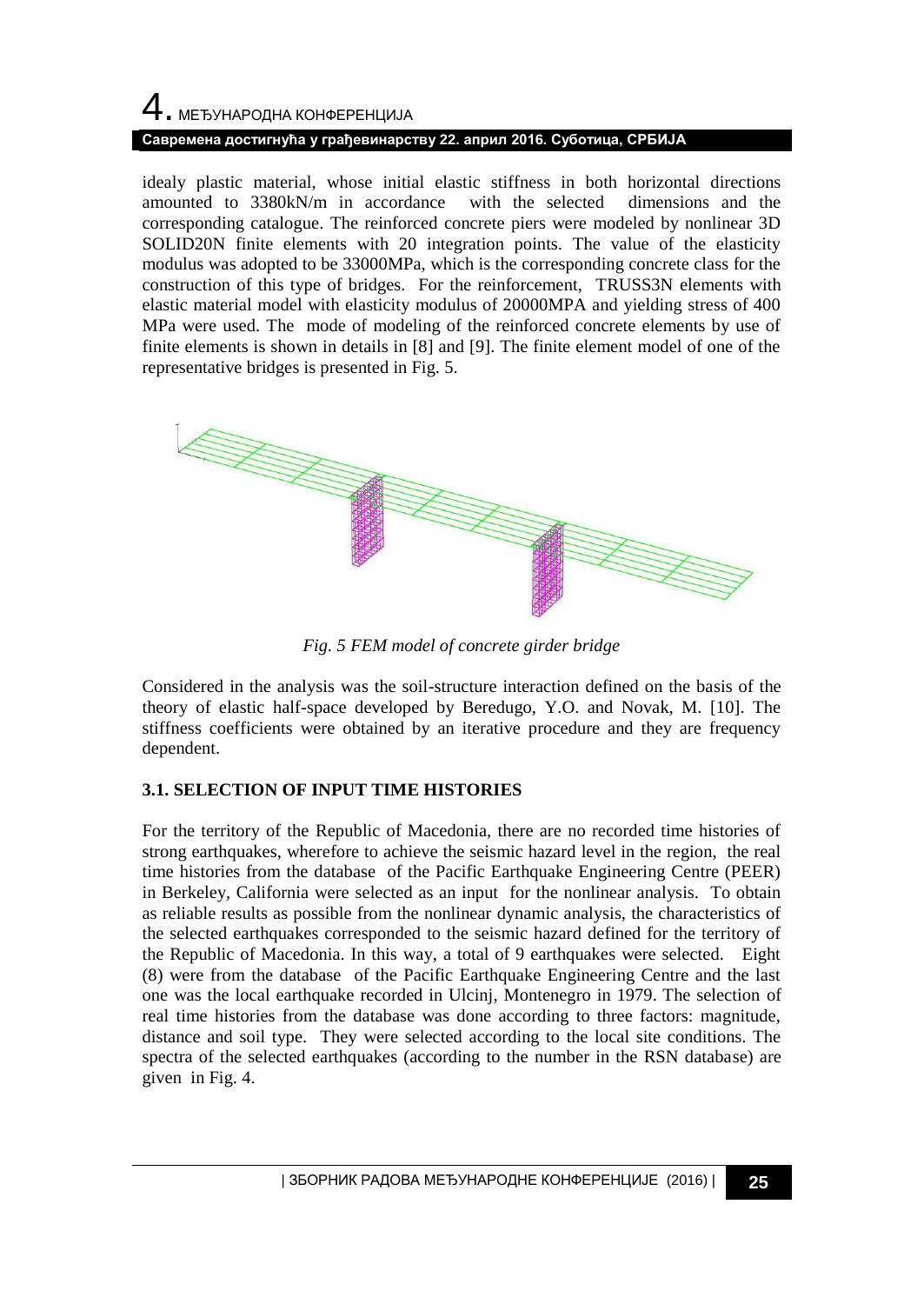

*Figure 5. Spectra of time histories selected from the database of the Pacific Earthquake Engineering Centre PEER, Berkeley*

Each structure was analyzed for the nine time histories scaled to 7 intensities (0.20g, 0.25g, 0.30g, 0.35g, 0.40g, 0.45g and 0:50g). Most of the analyses were done with a time step of 0.002 seconds. For this type of bridges, a total of 252 analyses were carried out.

### **4. DEFINITION OF DAMAGE INDEX AND DAMAGE LIMIT STATE**

The discrete conditions of damage were defined based on the response of the structures obtained from the performed nonlinear static analyses during which, monitoring of the development of material nonlinearities at different loading phases was enabled. Nonlinear static analyses were conducted for all representative examples.

Based on the obtained results, the relationship between the maximum displacement of the superstructure obtained from the nonlinear analysis *U* and the ultimate displacement of the bridge superstructure  $U_u$  (Eq.1) were used to define the model of damage.

$$
DI = \frac{U}{U_u} \tag{1}
$$

This criterion was defined based on the main relationship: seismic demand – capacity of the bridge structure consisting of a superstructure, central piers and bearings in which the soil – structure interaction was included. The ultimate displacement from equation (1) represents a sum of ultimate displacement of the pier that includes the effect of the soilstructure interaction and the ultimate displacement of the bearing.

Due to the fact that all four representative bridges have different capacity, this index was normalized according to the index of displacement at the yielding moment *DI*<sub>*y*</sub> for each bridge in accordance with its capacity. In this way, normalized indices of damage were obtained (Eq. 2).

$$
I = \frac{DI}{DI_y} \tag{2}
$$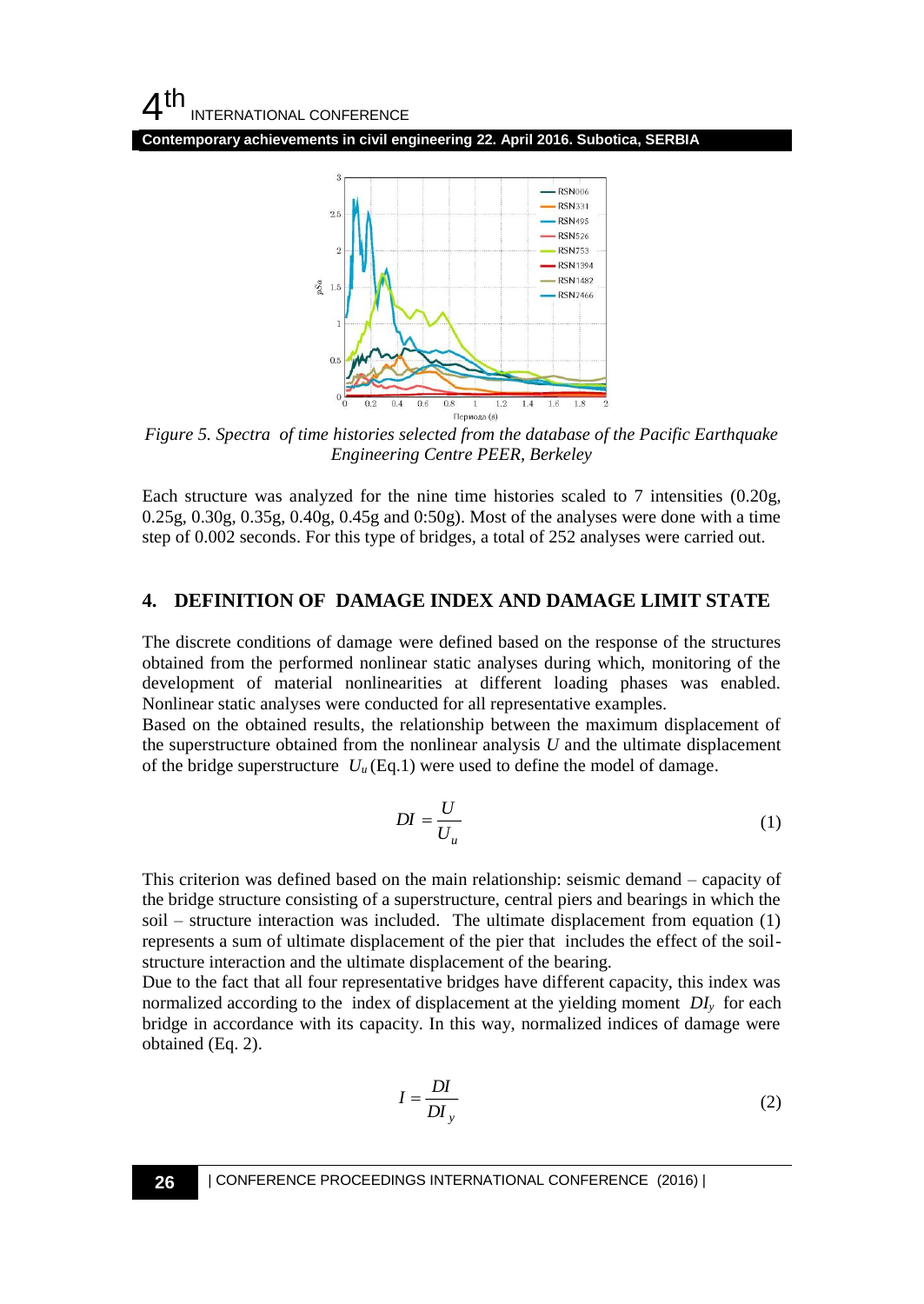# 4. МЕЂУНАРОДНА КОНФЕРЕНЦИЈА

### **Савремена достигнућа у грађевинарству 22. април 2016. Суботица, СРБИЈА**

In accordance with the obtained results on response of the structures, three limits of displacement, i.e.,damage were defined. The first indicates the yielding moment. Until the reaching of displacement  $U_y$ , minor deformations occur and the structure does not suffer any damage. The second limit is the moment when the structure achieves displacements  $2U_y$ , while the third limit is reaching displacements of  $3.5 U_y$ . It is concluded that the structure experiences failure under all displacements exceeding *Uu*. The ultimate values for all damage levels are given in Table 1.

| Table 1. Defined damage levels |                         |                  |           |  |  |  |  |  |  |
|--------------------------------|-------------------------|------------------|-----------|--|--|--|--|--|--|
|                                | Level                   | Damages          | Index     |  |  |  |  |  |  |
|                                | Negligible deformations | No damage        | $\leq$ 1  |  |  |  |  |  |  |
|                                | Moderate deformations   | Minor damage     | $1 - 2$   |  |  |  |  |  |  |
| 3                              | Large deformations      | Extensive damage | $2 - 3.5$ |  |  |  |  |  |  |
|                                | Failure                 | Failure          | >3.5      |  |  |  |  |  |  |

## **5. FRAGILITY CURVES**

From the performed 252 nonlinear analyses of all four representative bridges, there were obtained damage indices represented by probability distribution functions. To present the obtained indices, there was used the normal distribution of probability whose density function is represented by expression (3):

$$
f_x(x) = \frac{1}{\sigma \sqrt{(2\pi)}} exp\left[-\frac{1}{2}\left(\frac{x-\mu}{\sigma}\right)^2\right]
$$
 (3)



*Figure 6. Probability density functions of girder bridges in longitudinal direction (left) and transverse direction (right)*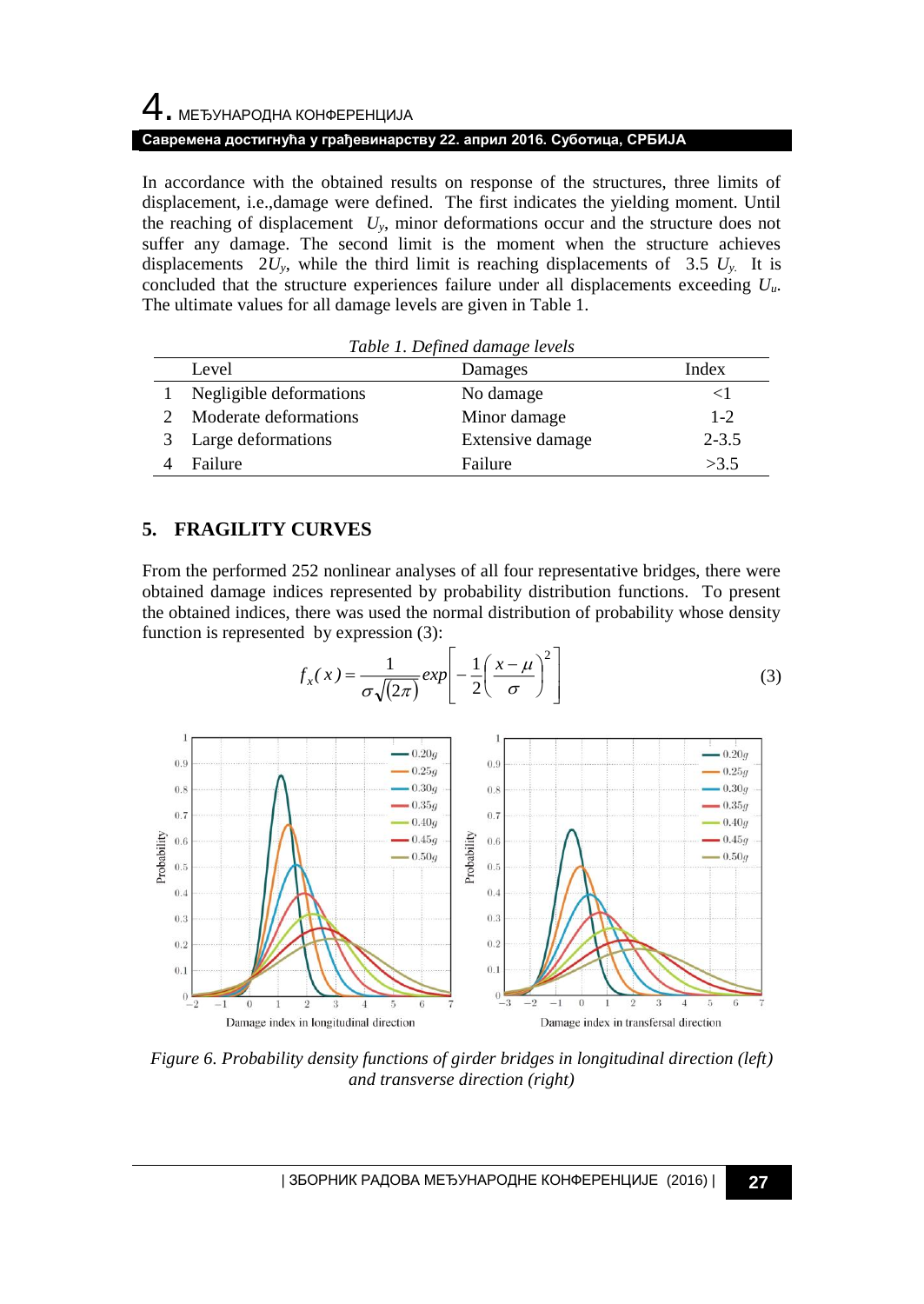### **Contemporary achievements in civil engineering 22. April 2016. Subotica, SERBIA**

where  $\mu$  represents the mean value, while  $\sigma$  represents the standard deviation, i.e., dispersion of the obtained values. Fig. 6 shows the obtained probability density functions of the girder bridges in longitudinal (left) and transverse direction (right). The diagrams clearly show that the probability of achievement of a lower level of damage, i.e., area encompassed by the corresponding curve with the abscissa and ordinate axis, is greater under lower intensity levels. With the increase of the intensity level, the probability for occurrence of more extensive damage increases. It can also be concluded that there is a difference between the probability for damage in longitudinal and transverse direction of the girder bridge structures, i.e., girder bridges are more vulnerable in longitudinal direction.

Using the methodology of multiplied analyses by application of the approach involving maximization of the probabilistic function based on the number of analyses at which structures with corresponding level of damage were obtained, there were defined the parameters that characterize the vulnerability functions for all damage levels. The vulnerability curves are shown in Fig. 7, through the values of the damage probability matrix given in Table 2.

| Table 2. Damage probability matrix |           |       |       |       |       |       |       |       |  |  |
|------------------------------------|-----------|-------|-------|-------|-------|-------|-------|-------|--|--|
|                                    | Index     | 0.20g | 0.25g | 0.30g | 0.35g | 0.40g | 0.45g | 0.50g |  |  |
| Slight                             | $\leq$ 1  | 10.3  | 26.8  | 46.4  | 63.9  | 77.1  | 86.1  | 91.8  |  |  |
| Moderate                           | $1 - 2$   | 6.8   | 16.8  | 29.8  | 43.5  | 56.1  | 66.8  | 75.3  |  |  |
| Extensive                          | $2 - 3.5$ | 0.4   | 1.8   | 5.2   | 10.7  | 18.2  | 27.0  | 36.3  |  |  |
| Failure                            | >3.5      | 0.0   | 0.0   | 0.3   | 0.9   | 2.5   | 5.2   | 9.3   |  |  |



*Figure 7.Vulnerability curves for reinforced concrete girder bridges in the Republic of Macedonia*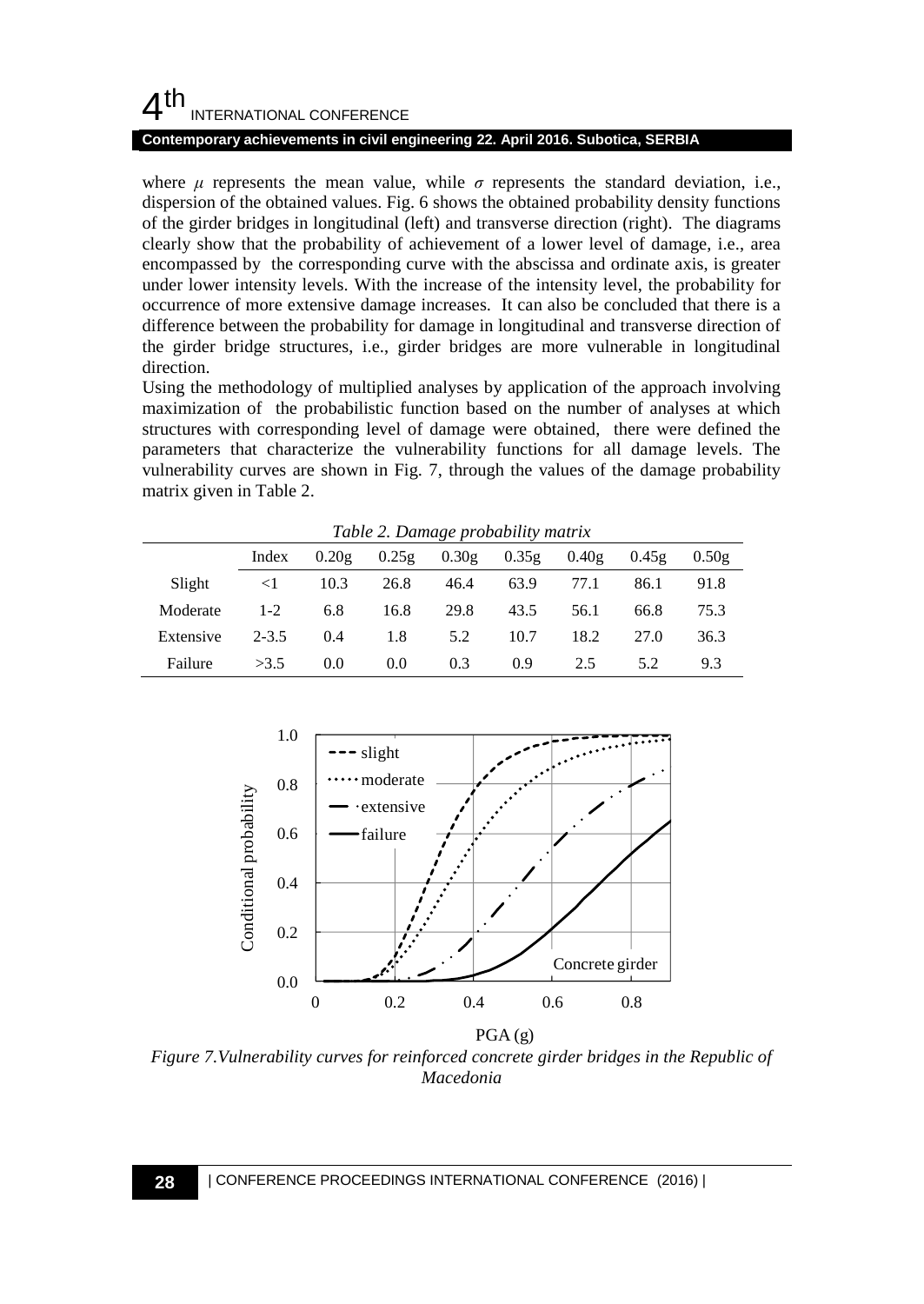# 4. МЕЂУНАРОДНА КОНФЕРЕНЦИЈА **Савремена достигнућа у грађевинарству 22. април 2016. Суботица, СРБИЈА**

From the obtained vulnerability curves, it can be concluded that the existing girder bridges (as designed) exhibit a satisfactory behaviour under the effect of an earthquake that may happen in this area. For a certain level of  $PGA(g)$ , the probability of occurrence of minor or moderate displacements is similar, unlike the remaining levels. The vulnerability curves show that 50% of the structures will experience slight damage under an intensity level of 0.34g, whereas they will experience a moderate damage level under an intensity level of 0.37g. Under an earthquake of intensity of 0.57g, 50% of the girder bridges will experience extensive damage, while collapse will take place at 0.75 g. Namely, under an earthquake with intensity of 0.30 g, more than 46% of the girder bridges will experience slight damage, while less than 1% of the total number o bridges will experience failure.

## **6. CONCLUSION**

This paper shows the results from the multi-disciplinary investigation that involved selection of typical bridges in the Republic of Macedonia through development of numerical mathematical models for which numerous nonlinear analyses were performed to finally develop vulnerability curves by using the approach involving multidisiplinary analyses. The obtained vulnerability curves show that the existing structures are characterized by an acceptable level of vulnerability, i.e., for the designed level of intensity, there is a 46% probability that the bridges will suffer minor damage, 30% that they will suffer moderate damage and 5% that they will suffer extensive damage. There is almost no probability for failure of any of these structures.

The vulnerability curves for the typical bridges in the Republic of Macedonia developed during the presented investigation are of a particular importance for assessment of the vulnerability that may affect risk reduction in disaster management. The conditions of the key elements of the transportation network of the Republic of Macedonia have a considerable effect upon the total post-earthquake scenario for the region.

## **REFERENCES**

- [1] *"Information System for Inventory and Monitoring of Bridge Structures and Their Conditions within the Road Network of Republic of Macedonia for National Road M-1",* IZIIS-**2007**-61
- [2] "Information System for Inventory and Monitoring of Bridge Structures and Their *Conditions within the Road Network of Republic of Macedonia for National Road M-2",* IZIIS-**2007**-45
- [3] *"Information System for Inventory and Monitoring of Bridge Structures and Their Conditions within the Road Network of Republic of Macedonia for National Road M-3",* IZIIS-**2007**-63
- [4] *"Information System for Inventory and Monitoring of Bridge Structures and Their Conditions within the Road Network of Republic of Macedonia for National Road M-4",* IZIIS-**2007**-58